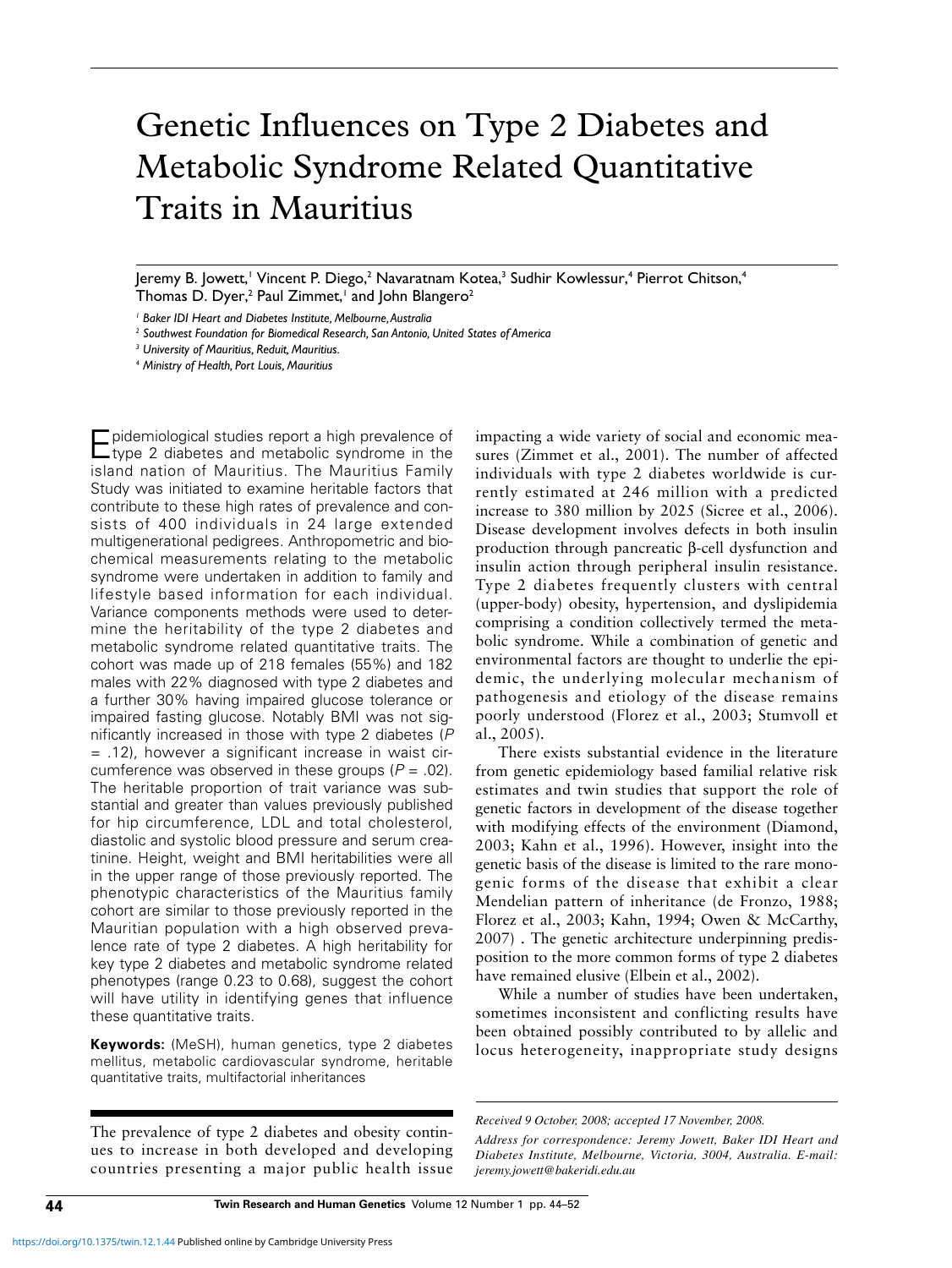leading to low power to detect genes and variable phenotyping methodologies (Blangero, 2004; Florez et al., 2003; Walder et al., 2003). We have adopted a study design using large multigenerational pedigrees to reduce genetic heterogeneity, increase the signal to noise ratio and improve statistical power of gene detection. The families were ascertained from a subpopulation within Mauritius that, due to geographic and cultural factors, may exhibit reduced genetic and environmental heterogeneity, and have the potential to maximally expose the phenotypic variation influenced by underlying genetic factors (Arcos-Burgos & Muenke, 2002; Peltonen et al., 2000; Sheffield et al., 1998; Varilo et al., 2003). We centre our analysis on a range of quantitative trait measures underlying the obese and diabetic phenotypes of the metabolic syndrome. Given the reports of high prevalence of diabetes (Dowse et al., 1990) and increasing incidence of type 2 diabetes in Mauritius (Soderberg et al., 2005; Soderberg et al., 2004), the present study is especially urgent.

## **Methods**

## **Subjects**

The island of Mauritius lies in the Indian Ocean approximately 800 km east of Madagascar. Its multiethnic population of 1.1 million inhabitants is predominantly made up of Indo Mauritians (68%), Creole (27%), Sino Mauritians (3%) and Franco Mauritians (2%). This diverse ethnic composition reflects the history of migration of slaves, indentured laborers and merchants from India, Madagascar, Africa, and Asia. Limited admixture between these subpopulations has been noted (Manrakhan, 1984), suggesting that cultural and religious isolates may exist within the geographical population isolate with the potential to contribute to increased levels of genetic and environmental homogeneity among the population. This, combined with a cultural preference for large families, is expected to improve the statistical power for detection of genes influencing quantitative measures underlying the development of type 2 diabetes, obesity and the metabolic syndrome.

The Mauritius Family Diabetes Study was a collaborative effort between the International Diabetes Institute, the Mauritius Ministry of Health and Quality of Life and the University of Mauritius SSR Centre for Medical Studies and Research. A total of 400 individuals were included in the study in 24 extended pedigrees.

## **Phenotyping**

Phenotypes related to type 2 diabetes, obesity and traits known to cluster with the metabolic syndrome were obtained from each individual during the course of a medical exam during the collection phase of the project that began in 1999 and concluded in 2000. Four phenotypes directly related to obesity and body composition were assessed in the Mauritian sample. These included waist/hip ratio (WHR), body mass index (BMI), fat mass (in kilograms) and relative fat mass. Height was measured to the nearest centimeter and weight measured to the nearest 0.1 kg in light clothes and without shoes. BMI was calculated as weight in kilograms divided by height in meters squared. The waist measures were taken at the midpoint between the iliac crest and the lower rib margin, while the hip measurement was taken around the maximum circumference of the buttocks posteriorly and the symphisis pubis anteriorly. Waist and hip circumferences were measured in duplicate to the nearest 0.5 cm with a measuring tape while the participant was standing relaxed and wearing a single layer of light clothing. If the first two measures differed by more than 2 cm, a third measure was taken. The mean of the closest two measures were used to calculate the waist circumference and waist hip ratios (WHR). Body composition measures were taken using a single frequency bioelectrical impedance meter (BIM4 UniQuest Ltd, St Lucia, Australia), with the participants rested and lying horizontally on a bed.

Blood pressure was measured with a standard mercury sphygmomanometer in the right arm of participants who had been seated for 5 minutes. Using the first and fifth Korotkoff sounds, blood pressure was recorded twice to the nearest 2 mmHg and the mean value calculated.

To measure aspects of glucose metabolism, we obtained measures of fasting plasma glucose using a YSI Glucose Analyser (Yellow Springs, OH), and fasting levels of insulin using a standard microparticle enzyme immunoassay method (IMx, Abbott Diagnostics, Illinois). Participants who had not previously been diagnosed with diabetes and whose fasting plasma glucose levels were < 10 mmol/l on the morning of the medical exam (determined by a Hemocue blood glucose analyser; B-Glucose Analyzer; HemoCue AB, Angelholm, Sweden) were asked to complete an oral glucose tolerance test (OGTT) (75 g dextrose monohydrate in 250ml water) followed by a second blood sample 120 minutes later. Glucose tolerance status was determined according to 1999 WHO criteria (WHO, 1999).

Total cholesterol and triglycerides were determined on fasting plasma by manual enzymatic methods. All plasma measures were done in duplicate and quality control procedures implemented to maintain accuracy across batches.

Leptin concentrations in human plasma were measured using a commercially available human leptin RIA kit (Linco Research Inc., St Charles, USA). This kit used 125I-labeled leptin and a human leptin antiserum to determine plasma levels by the double antibody technique. In the procedure, 50 ul of human plasma was added to 50 ul of 125I-human leptin (tracer) and 50 ul of rabbit anti-human leptin antiserum ('first antibody') and left to bind overnight (20–24 hours) at 4 °C. A 0.5 ml aliquot of cold (4 °C) goat anti-rabbit IgG antibody ('second antibody') was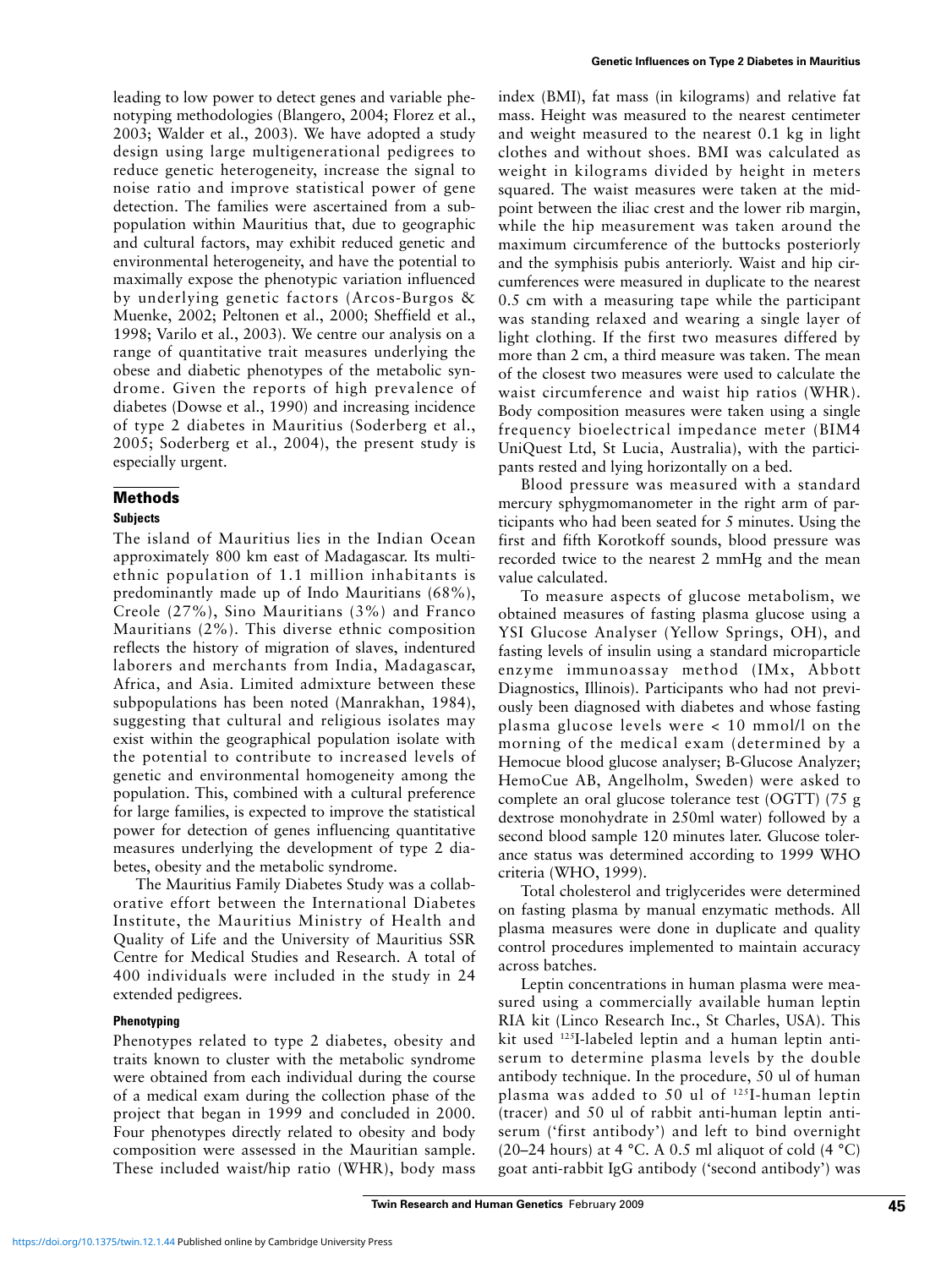then added, which was highly specific for the 'first antibody' and served as a carrier. Binding proceeded at 4 °C for 20 mins, after which tubes were centrifuged at 3500 *g* for 30 mins, to separate the bound from the free leptin. Each tube was then aspirated, leaving the bound leptin in a pellet in the bottom of the tube. The radioactivity of the solid phase pellet was determined using a gamma counter. The concentration of each unknown sample was then computed by comparing the competitive capacity of the plasma leptin with standards of known concentrations (0, 0.5, 1, 2, 5, 10, 20, 50, and 100 ng/ml). A splineshaped curve described the relationship between the ratio of bound to unbound 125I-labeled leptin and the log of the leptin concentration. Under standard conditions, the gradient and linearity of the curve were maximal in the central region of the curve (approximately 10–100 ng/ml). Samples of high leptin concentration were diluted further and re-assayed where necessary to enable measurement in the linear region of the curve. Two quality controls (Linco Research Inc, St Charles, USA, Cat # 6000-K; March 2002) were incorporated into each assay with low (expected range: 2.1–3.9 ng/ml), and high (expected range: 16.4–24.6ng/ml) concentrations.

Glycosylated haemoglobin (HbA1c) was measured in whole blood using ion-exchange high pressure liquid chromatography as implemented in the Variant II analysis procedure according to the manufacturer's protocols (Bio-Rad laboratories, Hercules, USA).

The project was submitted to and approved by two independent ethics committees in both the sponsoring country, Australia, and the host country, Mauritius, according to the Council for International Organizations of Medical Sciences (CIOMS) and World Health Organization (WHO) guidelines for International Biomedical Research Involving Human Subjects (Geneva, 1993). Participation in the study was allowed after informed consent was obtained following an explanation by local community health workers in their natural language.

## **Statistical Genetic Methods**

For all traits, residuals from least squares multiple linear regression, using age, age<sup>2</sup>, sex, age-by-sex, and age2-by-sex as independent variables, were exactly normalized using an inverse Gaussian transformation in SOLAR (Almasy & Blangero, 1998). The covariates in all of our models were age, age<sup>2</sup>, sex, age-by-sex, age2-by-sex, occupational physical activity, leisure physical activity, alcohol intake, smoking, menopause, and oral contraceptive use. Heritability was estimated as the ratio of the additive genetic variance to the total phenotypic variance using a maximum likelihood estimation algorithm implemented in SOLAR. As first demonstrated in Duggirala et al. (1997), SOLAR can be used to estimate the heritabilities of discrete traits (in addition to the standard case as regards continuous traits), such as type 2 diabetes. Thus, SOLAR was

used to compute the heritability of type 2 diabetes in the Mauritius population, as well as the heritabilities of the continuous traits, though without monozygotic twins there is the potential for confounding of genetic and shared environmental effects.

# **Results**

The Mauritius Family Diabetes Study included a total of 400 individuals in 24 extended pedigrees. Probands were identified via questionnaire administered as part of a National randomized cluster based non-communicable diseases prevalence survey conducted in 1998 (Soderberg et al., 2005) and screened for membership of a large multigenerational family. Local community health workers assisted in the gathering of family relationship data and in explanation of the study to potential participants. Those invited to join the study were enthusiastic about participation with an overall participation rate exceeding 70%. The cohort is comprised of a total of 2,409 pairwise relationships with a substantial number of distant relations observed including 755 avuncular and 597 first cousins (Table 1). The mean sib ship size was 3.8 (range 2–11). This level of extension in the family collection distinguishes this study from a nuclear family or sib-pair based study design and carries increased statistical power to detect genes on a per participant basis (Altmuller et al., 2001; Blangero et al., 2001). Examples of two family pedigrees that participated in the study are shown (Figure 1).

The cohort was examined for a range of anthropometric and biochemical measures related to the risk of development of type 2 diabetes and cardiovascular disease. Basic screening of individuals for complications as a result of diabetes was also undertaken including neuropathy (vibration perception threshold) and retinopathy (visual acuity measurement). Dietary habits, work related and leisure time physical activity levels were also recorded for incorporation into the present and future analyses.

#### **Table 1**

Number of Pairwise Relationships by Type

| Relationship              | Pairs (N) |
|---------------------------|-----------|
| Parent-offspring          | 205       |
| Siblings                  | 572       |
| Grandparent-grandchild    | 20        |
| Avuncular                 | 755       |
| Half-siblings             | 9         |
| Grandavuncular            | 78        |
| Half-avuncular            | 12        |
| 1st cousins               | 597       |
| 1st cousins, once removed | 145       |
| 2nd cousins               | 16        |
| Total                     | 2409      |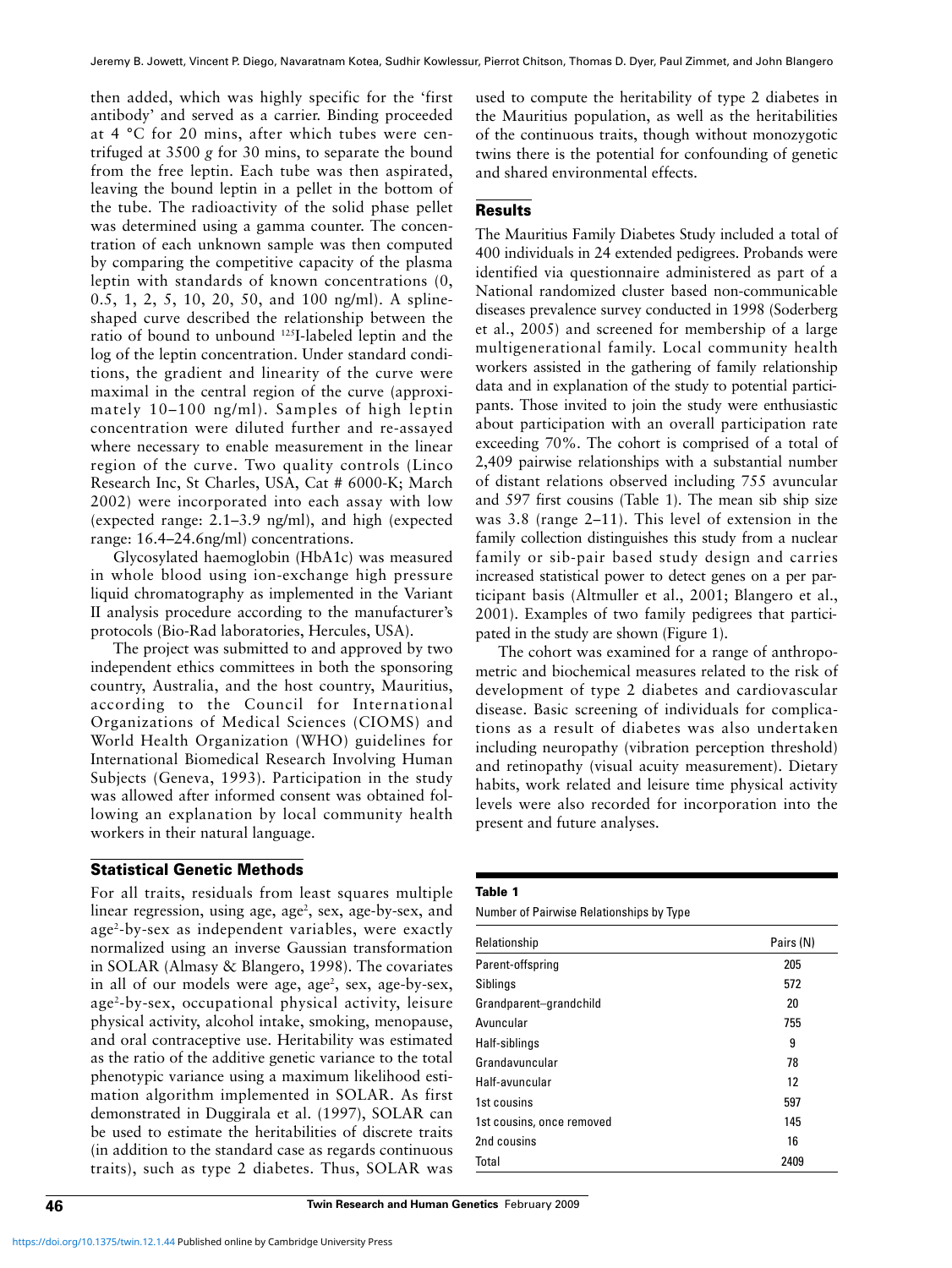

The phenotypic characteristics of the Mauritius sample population are reported in Table 2. Overall, 55% of the cohort were women with a mean age (both sexes) of 50 years. Approximately 22% were diagnosed with type 2 diabetes and 30% showed impaired glucose tolerance. These prevalence rates were higher than the National average previously reported in a large cross sectional study undertaken in 1998, 18% for type 2 diabetes and 14% IGT (Soderberg et al., 2005) and consistent with an increased familial risk of type 2 diabetes that has been observed previously in other cohorts. In contrast to many published studies, body mass index (BMI) was not significantly different between euglycemic individuals and those who were hyperglycemic  $(P = .12)$ . However, in some populations waist circumference has been proposed as a more accurate predictor of type 2 diabetes (Huxley et al., 2008; Yusuf et al., 2005), although the improvements in efficacy over BMI alone depend on ethnicity, sex and age (Freiberg et al., 2008). In this cohort we observed that waist circumference was significantly higher (*P* = .02) in individuals with diabetes as compared to those who were normoglycemic. These observations suggest that development of type diabetes in this cohort is associated with increased waist but not BMI.

The average reported incidence of type 1 diabetes in Asian–Indian populations in Mauritius is 1.9/100,000, among the lowest observed for any population (Tuomilehto et al., 1993). Nonetheless, we carefully screened participants for early age of diabetes onset and requirement for injected insulin to ensure individuals with type 1 diabetes were not included in the study group. Similarly we screened families where an autosomal dominant pattern of inheritance was observed for type 2 diabetes to minimize inclusion of participants with maturity onset diabetes of the young (MODY).

Heritabilities of the measured quantitative and dichotomous traits were calculated using SOLAR in the family cohort (Table 3). The majority of traits exhibited heritabilities that were within the range published by other studies; however four traits (leptin, percentage fat mass, urate and HDL cholesterol) showed slightly lower heritability than those previously observed. Conversely, six traits had heritabilities above the range previously published; these were hip circumference (0.55), LDL (0.68) and total cholesterol (0.66), diastolic (0.32) and systolic blood pressure (0.54) and serum creatinine (0.45). A further three traits, height (0.84), weight (0.67) and from these calculated BMI (0.64), showed a level of heritability that was well above the mean of the previously reported range. The observation that the majority of the observed traits exhibited higher heritability measures than the mean of other published studies suggests the cohort is well suited for the identification of genetic factors contributing to variance in the complex disease traits.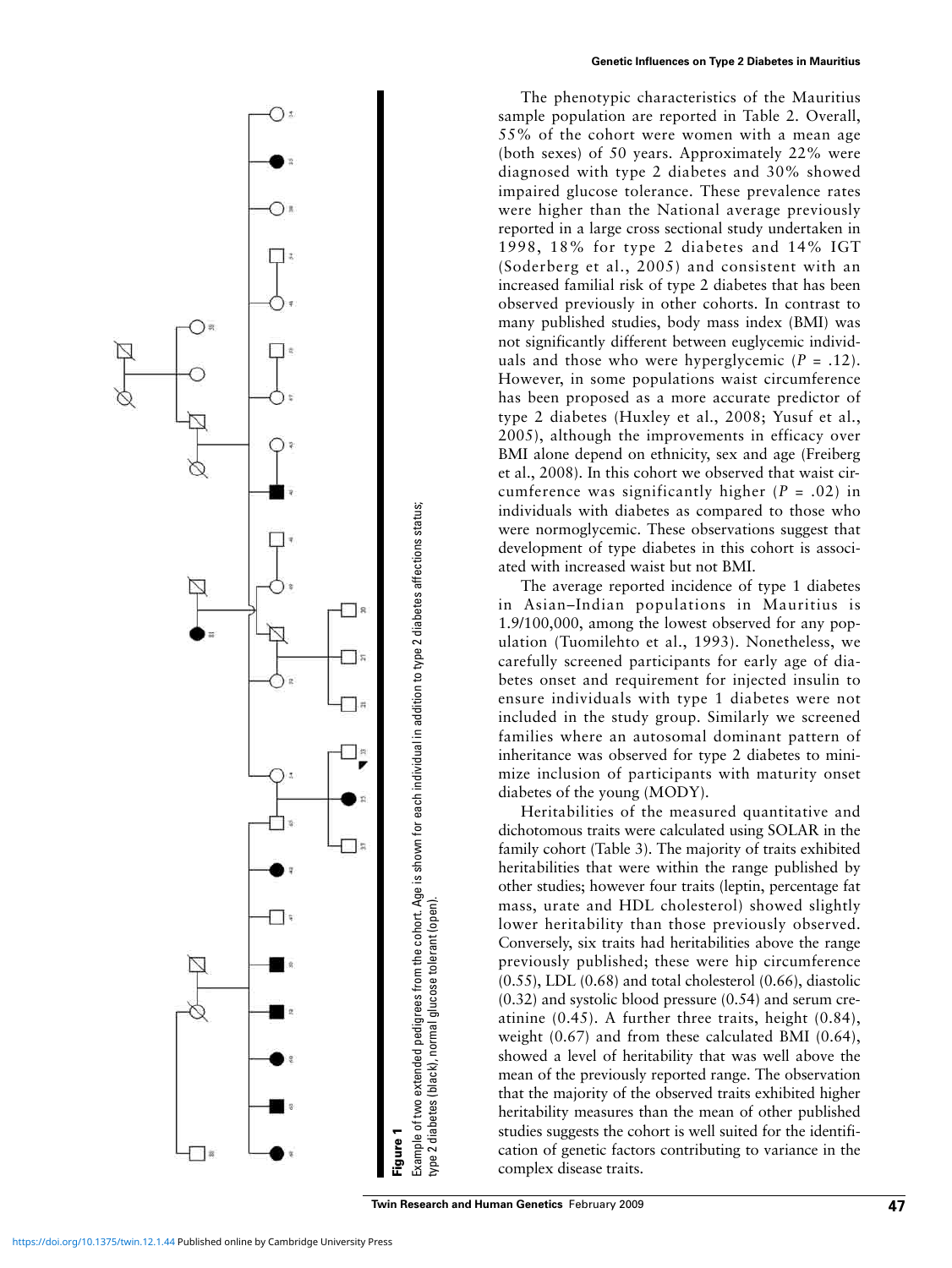|  | ۰, |
|--|----|
|--|----|

Clinical Characteristics of Study Population by Glucose Tolerance Status

| Variable                   | Euglycemic         | IGT and/or IFG     | <b>Diabetes</b>    |
|----------------------------|--------------------|--------------------|--------------------|
| N                          | 192                | 119                | 89                 |
| Age                        | $47.4 \pm 13.2$    | $49.49 \pm 14.09$  | $57.93 \pm 11.47$  |
| Sex (M/F)                  | 99/93              | 52/67              | 31/58              |
| Height (cm)                | $160.99 \pm 9.28$  | $158.28 \pm 8.59$  | $157.86 \pm 9.32$  |
| Weight (kg)                | $62.66 \pm 11.41$  | $64.68 \pm 12.04$  | $63.97 \pm 12.15$  |
| BMI (kg/m <sup>2</sup> )   | $24.21 \pm 4.22$   | $25.85 \pm 4.67$   | $25.68 \pm 4.46$   |
| Waist circumference (cm)   | $82.73 \pm 9.86$   | $85.47 \pm 9.57$   | $86.59 \pm 10.51$  |
| Hip circumference (cm)     | $98.55 \pm 8.40$   | $101.62 \pm 10.11$ | $101.04 \pm 9.37$  |
| <b>WHR</b>                 | $0.84 \pm 0.07$    | $0.84 \pm 0.06$    | $0.86 \pm 0.07$    |
| Fat mass (%)               | $21.82 \pm 8.44$   | $24.86 \pm 10.66$  | $23.67 \pm 7.55$   |
| Fasting glucose (mmol/l)   | $5.87 \pm 2.36$    | $5.72 \pm 0.80$    | $10.85 \pm 4.25$   |
| 2-hour glucose (mmol/l)    | $7.93 \pm 3.79$    | $9.96 \pm 2.86$    | $13.24 \pm 5.22$   |
| Fasting insulin (pmol/l)   | $12.03 \pm 6.41$   | $14.03 \pm 7.17$   | $12.95 \pm 6.99$   |
| $HbA_{1c}$                 | $5.22 \pm 1.38$    | $5.07 \pm 0.53$    | $8.06 \pm 1.93$    |
| HDL cholesterol (mmol/l)   | $1.19 \pm 0.30$    | $1.23 \pm 0.31$    | $1.18 \pm 0.30$    |
| LDL cholesterol (mmol/l)   | $3.42 \pm 0.94$    | $3.59 \pm 0.90$    | $3.66 \pm 0.98$    |
| Total cholesterol (mmol/l) | $5.35 \pm 1.03$    | $5.60 \pm 1.03$    | $5.82 \pm 1.19$    |
| Triglycerides (mmol/l)     | $1.59 \pm 0.90$    | $1.70 \pm 0.87$    | $2.03 \pm 1.09$    |
| Leptin (ng/ml)             | $15.13 \pm 12.32$  | $21.40 \pm 17.13$  | $18.31 \pm 13.43$  |
| Diastolic BP (mmHq)        | $75.95 \pm 14.27$  | $77.97 \pm 15.30$  | $82.48 \pm 12.69$  |
| Systolic BP (mmHq)         | $128.06 \pm 23.32$ | $133.43 \pm 22.25$ | $147.11 \pm 24.76$ |
| Creatinine (mmol/l)        | $8.95 \pm 5.53$    | $7.68 \pm 5.27$    | $6.99 \pm 4.18$    |
| Urate (umol/l)             | $267.94 \pm 80.70$ | $286.27 \pm 72.35$ | $255.98 \pm 92.11$ |

# **Discussion**

We report here the ascertainment of a large extended pedigree-based cohort as part of the Mauritius Family Diabetes Study of type 2 diabetes and cardiovascular disease. The cohort is made of up 400 participants in 24 families comprising a total of 2409 pair-wise relationships with a substantial number being represented in extended relationships within the family. Extensive anthropometric and biochemical quantitative traits related to type 2 diabetes and cardiovascular disease were measured and recorded in addition to dietary habits and physical activity levels. The prevalence of type 2 diabetes was higher in this family cohort as compared to the general population in Mauritius consistent with the widely observed familial predisposition to the disease.

In contrast to the published observations on many cohorts, we did not observe a significantly increased BMI among individuals with type 2 diabetes as compared to subjects with normal glucose tolerance. This is consistent with the findings of our previously reported data from a cross-sectional survey that observed a leaner phenotype as measured by BMI among individuals with type 2 diabetes in contrast to the phenotypes reported in the Pima Indian cohort (Kriska et al., 2001; Soderberg et al., 2005). We did observe, however, a modestly increased waist circum-

ference in individuals with diabetes as compared to normoglycemic individuals, an alternate measure of obesity that has found utility in prediction of type 2 diabetes (Huxley et al., 2008; Yusuf et al., 2005). Interestingly, it has been noted that there exists a high prevalence of type 2 diabetes among the Asian–Indian population in Mumbai, India, despite the relatively low rates of obesity (Marita et al., 2005). The participants of this cohort are direct descendants of Asian–Indian migrants to Mauritius, and appear to have retained the phenotypic attributes of type 2 diabetes of that population.

The heritability estimates of the recorded quantitative traits were in general consistent with those of prior published studies. However, we observed in approximately one-third of the traits measured a heritability level that exceeded the range of earlier reported cohorts. This suggests a potential reduction in trait variation due to environmental and random factors and an increased influence of genetic or heritable factors, making the cohort well suited for the identification of trait influencing genes.

In summary, we report on the ascertainment of a large family-based cohort for the identification genes influencing risk of type 2 diabetes and cardiovascular disease in Mauritius. The large sib-ship size, combined with the relatively low mobility of this population, allowed for considerable collateral and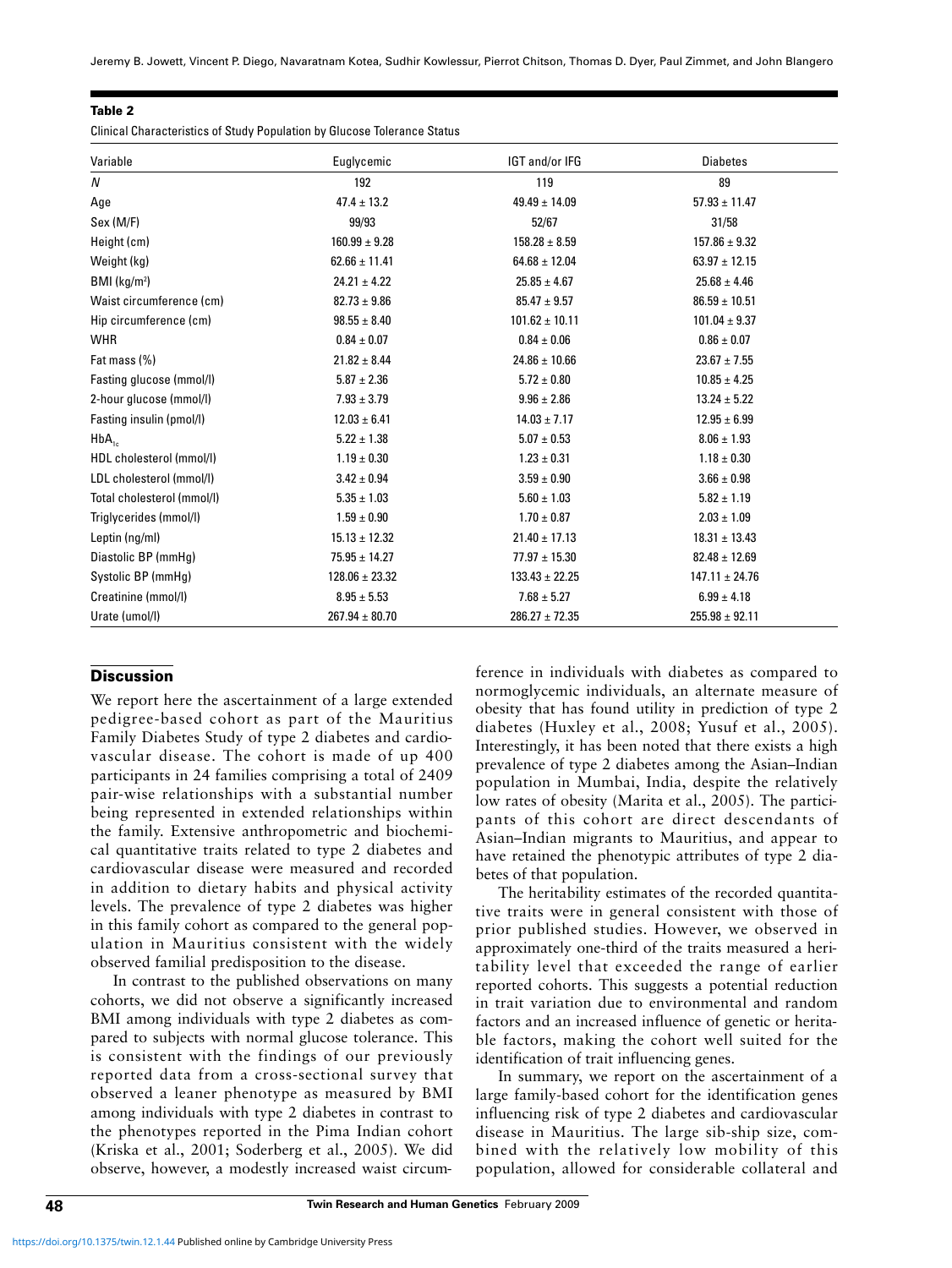|  | ۰, | ٧ |  |
|--|----|---|--|
|--|----|---|--|

| Heritability Estimates of Diabetes and Cardiovascular Disease Related Quantitative Traits in Mauritius |  |
|--------------------------------------------------------------------------------------------------------|--|
|--------------------------------------------------------------------------------------------------------|--|

| Trait                    | Heritability    | P value               | <b>Heritability reported</b><br>by others | References                                                                                                                                                                                                                                                                                     |
|--------------------------|-----------------|-----------------------|-------------------------------------------|------------------------------------------------------------------------------------------------------------------------------------------------------------------------------------------------------------------------------------------------------------------------------------------------|
| Height                   | $0.84 \pm 0.08$ | $5.7 \times 10^{-21}$ | $0.43 - 0.98$                             | (Sale et al., 2005; Schousboe et al., 2004)                                                                                                                                                                                                                                                    |
| Weight                   | $0.67 \pm 0.11$ | $1.4x10^{-14}$        | $0.51 - 0.76$                             | (North et al., 2003; Poulsen et al., 1999)                                                                                                                                                                                                                                                     |
| BMI                      | $0.64 \pm 0.11$ | $8.2 \times 10^{-14}$ | $0.21 - 0.79$                             | (Hsu et al., 2005; Hsueh et al., 2000; S. C. Hunt et al., 1989; Knuiman et<br>al., 1996; Mitchell et al., 1996; Narkiewicz et al., 1999; North et al., 2003;<br>Poulsen et al., 1999; Rice et al., 1999; Sakul et al., 1997; Sale et al., 2005;<br>Schousboe et al., 2004; Selby et al., 1990) |
| Waist circumference      | $0.59 \pm 0.11$ | $2.2 \times 10^{-13}$ | $0.37 - 0.81$                             | (Hsueh et al., 2000; Narkiewicz et al., 1999; Sakul et al., 1997;<br>Schousboe et al., 2004)                                                                                                                                                                                                   |
| Hip circumference.       | $0.55 \pm 0.11$ | $1.3x10^{-12}$        | $0.31 - 0.46$                             | (Narkiewicz et al., 1999; Schousboe et al., 2004)                                                                                                                                                                                                                                              |
| <b>WHR</b>               | $0.48 \pm 0.11$ | $7.2 \times 10^{-9}$  | $0.10 - 0.54$                             | (Hsueh et al., 2000; Mitchell et al., 1996; Narkiewicz et al., 1999; North<br>et al., 2003; Poulsen et al., 1999; Selby et al., 1990)                                                                                                                                                          |
| Fat mass (%)             | $0.37 \pm 0.11$ | $1.3x10^{-6}$         | $0.52 - 0.76$                             | (Comuzzie et al., 1997; Hsu et al., 2005; North et al., 2003; Sakul et al.,<br>1997; Schousboe et al., 2004)                                                                                                                                                                                   |
| Fasting glucose          | $0.47 \pm 0.12$ | $3.0x10^{-7}$         | $0.18 - 0.64$                             | (Hsueh et al., 2000; Mitchell et al., 1996; North et al., 2003; Poulsen et<br>al., 1999; Snieder et al., 2001; Watanabe et al., 1999)                                                                                                                                                          |
| 2-hour glucose           | $0.37 \pm 0.12$ | $1.4x10^{-5}$         | $0.16 - 0.51$                             | (Hsueh et al., 2000; Mitchell et al., 1996; Poulsen et al., 1999; Watanabe<br>et al., 1999)                                                                                                                                                                                                    |
| Fasting insulin          | $0.48 \pm 0.12$ | $2.7 \times 10^{-8}$  | $0.19 - 0.65$                             | (Hsueh et al., 2000; Mitchell et al., 1996; North et al., 2003; Poulsen et<br>al., 1999; Sakul et al., 1997; Watanabe et al., 1999)                                                                                                                                                            |
| $HbA_{1c}$               | $0.36 \pm 0.11$ | $9.4x10^{-6}$         | $0.31 - 0.62$                             | (Hsueh et al., 2000; Snieder et al., 2001)                                                                                                                                                                                                                                                     |
| <b>Diabetes</b>          | $0.39 \pm 0.24$ | $1.9x10^{-2}$         | $0.26 - 0.56$                             | (Duggirala et al., 1999; Hunt et al., 2005; Poulsen et al., 1999)                                                                                                                                                                                                                              |
| <b>HDL</b> cholesterol   | $0.35 \pm 0.11$ | $3.1x10^{-6}$         | $0.45 - 0.66$                             | (Hsueh et al., 2000; Hunt et al., 1989; Mitchell et al., 1996; North et al.,<br>2003; Watanabe et al., 1999)                                                                                                                                                                                   |
| <b>LDL</b> cholesterol   | $0.68 \pm 0.10$ | $2.7 \times 10^{-15}$ | $0.39 - 0.40$                             | (Mitchell et al., 1996; North et al., 2003)                                                                                                                                                                                                                                                    |
| <b>Total cholesterol</b> | $0.66 \pm 0.12$ | $5.7x10^{-14}$        | $0.37 - 0.54$                             | (Hsueh et al., 2000; SHunt et al., 1989; Knuiman et al., 1996; Mitchell et<br>al., 1996; North et al., 2003; Watanabe et al., 1999)                                                                                                                                                            |
| <b>Triglycerides</b>     | $0.25 \pm 0.11$ | $1.0x10^{-3}$         | $0.13 - 0.53$                             | (Hsueh et al., 2000; Hunt et al., 1989; Mitchell et al., 1996; North et al.,<br>2003)                                                                                                                                                                                                          |
| Leptin                   | $0.35 \pm 0.12$ | $2.4x10^{-5}$         | $0.39 - 0.73$                             | (Comuzzie et al., 1997; Narkiewicz et al., 1999; Rotimi et al., 1997)                                                                                                                                                                                                                          |
| <b>Diastolic BP</b>      | $0.32 \pm 0.12$ | $4.1x10^{-4}$         | $0.24 - 0.30$                             | (Hsueh et al., 2000; Hunt et al., 1989; Knuiman et al., 1996; Mitchell et<br>al., 1996; North et al., 2003; Watanabe et al., 1999)                                                                                                                                                             |
| Systolic BP              | $0.54 \pm 0.11$ | $2.9x10^{-11}$        | $0.15 - 0.42$                             | (Hsueh et al., 2000; Hunt et al., 1989; Knuiman et al., 1996; Mitchell et<br>al., 1996; North et al., 2003; Watanabe et al., 1999)                                                                                                                                                             |
| Creatinine               | $0.45 \pm 0.12$ | $2.0x10^{-7}$         | $0.25 - 0.37$                             | (Fox et al., 2004; Hunt et al., 2004; Hunter et al., 2002)                                                                                                                                                                                                                                     |
| Urate                    | $0.39 \pm 0.11$ | $1.1x10^{-6}$         | $0.42 - 0.63$                             | (Nath et al., 2007; Yang et al., 2005)                                                                                                                                                                                                                                                         |

vertical expansion of pedigrees, permitting the capture of substantial meiotic information. Given the complexity of the genotype–phenotype relationship for quantitative traits related to diabetes/obesity, we suggest that future localization efforts should focus on large extended pedigrees in order to obtain the maximum power required for mapping these important susceptibility genes. In general an increased proportion of variance due to heritable factors (heritability) was observed in this cohort as compared to previously published studies indicating the suitability of this cohort for future gene discovery research.

# **Acknowledgments**

This study was undertaken with the support and collaboration of the Mauritius Ministry of Health and Quality of Life, their health community workers and staff at the SSR Centre, University of Mauritius without which this study would not have been possible. The authors further extend their gratitude to the individuals and families who participated in the study. This study was supported in part by a research grant from ChemGenex Pharmaceuticals. The SOLAR statistical genetics computer package is supported by a grant from the US National Institute of Mental Health (MH059490). The supercomputing facilities used for this work at the AT&T Genetics Computing Center were supported in part by a gift from the AT&T Foundation.

# **Competing Interests**

All authors declare they have no duality of interest with the exception of PZ who declares he was chairman of the Scientific Advisory Board of ChemGenex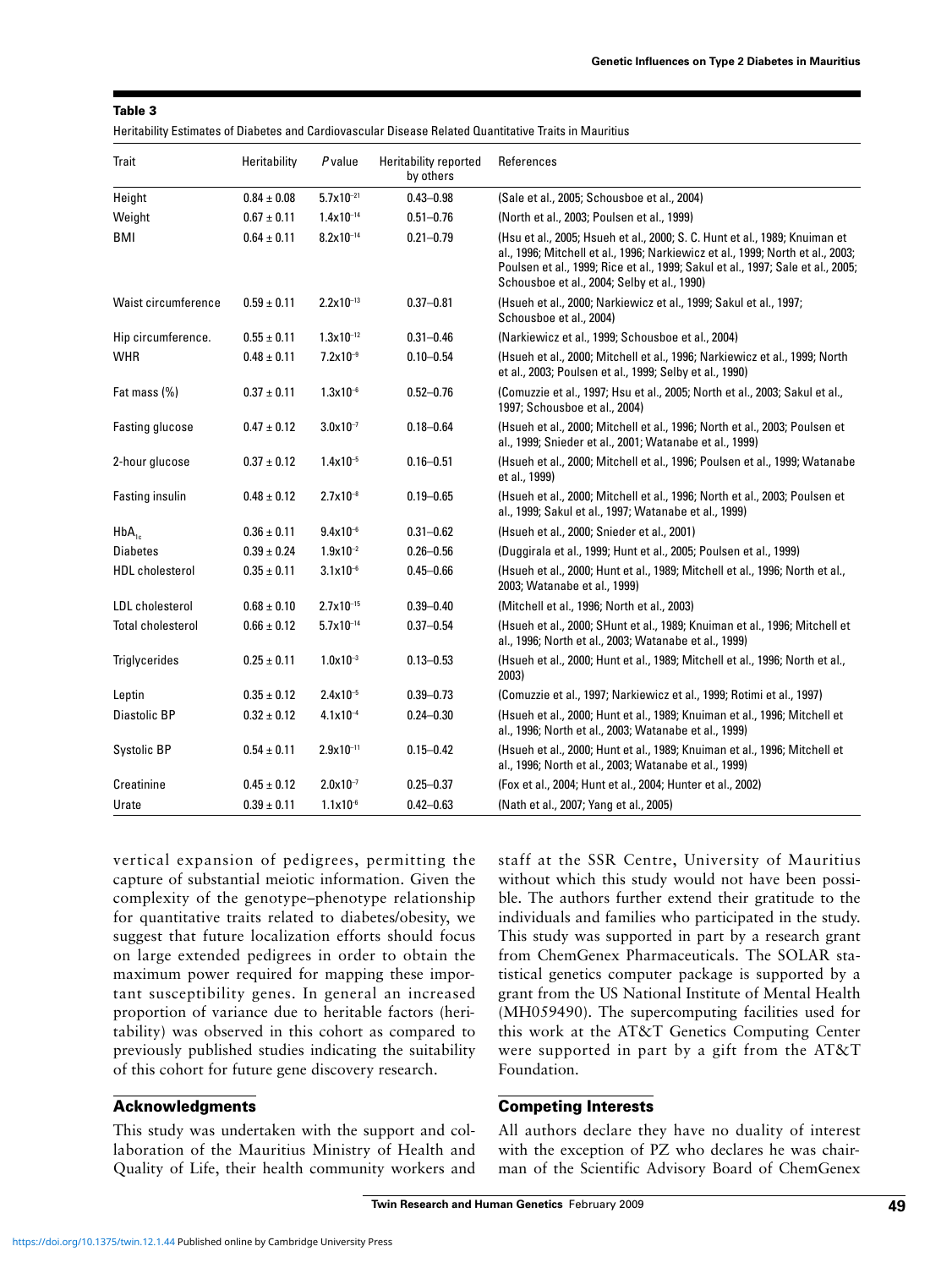Pharmaceuticals during the period this study was undertaken and whose family owns shares in ChemGenex Pharmaceuticals.

# **References**

- Almasy, L., & Blangero, J. (1998). Multipoint quantitative-trait linkage analysis in general pedigrees. *American Journal of Human Genetics, 62*, 1198– 1211.
- Altmuller, J., Palmer, L. J., Fischer, G., Scherb, H., & Wjst, M. (2001). Genomewide scans of complex human diseases: True linkage is hard to find. *American Journal of Human Genetics, 69*, 936–950.
- Arcos-Burgos, M., & Muenke, M. (2002). Genetics of population isolates. *Clinical Genetics, 61*, 233–247.
- Blangero, J. (2004). Localization and identification of human quantitative trait loci: King harvest has surely come. *Current Opinion in Genetics and Development, 14*, 233–240.
- Blangero, J., Williams, J. T., & Almasy, L. (2001). Variance component methods for detecting complex trait loci. *Advances in Genetics, 42*, 151–181.
- Comuzzie, A. G., Hixson, J. E., Almasy, L., Mitchell, B. D., Mahaney, M. C., Dyer, T. D., Stern, M. P., MacCluer, J. W., & Blangero, J. (1997). A major quantitative trait locus determining serum leptin levels and fat mass is located on human chromosome 2. *Nature Genetics, 15*, 273–276.
- de Fronzo, R. A. (1988). Lilly Lecture 1987: The triumvirate: b-cell, muscle, liver: A collusion responsible for NIDDM. *Diabetes, 37*, 667–687.
- Diamond, J. (2003). The double puzzle of diabetes. *Nature, 423*, 599–602.
- Dowse, G. K., Gareeboo, H., Zimmet, P. Z., Alberti, K. G., Tuomilehto, J., Fareed, D., Brissonnette, L. G., & Finch, C. F. (1990). High prevalence of NIDDM and impaired glucose tolerance in Indian, Creole, and Chinese Mauritians. Mauritius Noncommunicable Disease Study Group. *Diabetes, 39*, 390–396.
- Duggirala, R., Blangero, J., Almasy, L., Dyer, T. D., Williams, K. L., Leach, R. J., O'Connell, P., & Stern, M. P. (1999). Linkage of type 2 diabetes mellitus and of age at onset to a genetic location on chromosome 10q in Mexican–Americans. *American Journal of Human Genetics, 64*, 1127–1140.
- Duggirala, R., Williams, J. T., Williams-Blangero, S., & Blangero, J. (1997). A variance component approach to dichotomous trait linkage analysis using a threshold model. *Genetic Epidemiology, 14*, 987–992.
- Elbein, S. C., Chiu, K. C., & Permutt, M. A. (2002). Type 2 Diabetes Mellitus. In R. A. King, J. I. Rotter & A. G. Motulsky (Eds.), *The genetic basis of common disease* (2nd ed., pp. 457–480). Oxford: Oxford University Press.
- Florez, J. C., Hirschhorn, J., & Altshuler, D. (2003). The inherited basis of diabetes mellitus: Implications for

the genetic analysis of complex traits. *Annual Review of Genomics and Human Genetics, 4*, 257–291.

- Fox, C. S., Yang, Q., Cupples, L. A., Guo, C. Y., Larson, M. G., Leip, E. P., Wilson, P. W., & Levy, D. (2004). Genomewide linkage analysis to serum creatinine, GFR, and creatinine clearance in a community-based population: the Framingham Heart Study. *Journal of the American Society of Nephrology, 15*, 2457–2461.
- Freiberg, M. S., Pencina, M. J., D'Agostino, R. B., Lanier, K., Wilson, P. W., & Vasan, R. S. (2008). BMI vs. waist circumference for identifying vascular risk. *Obesity (Silver Spring), 16*, 463–469.
- Hsu, F. C., Lenchik, L., Nicklas, B. J., Lohman, K., Register, T. C., Mychaleckyj, J., Langefeld, C. D., Freedman, B. I., Bowden, D. W., & Carr, J. J. (2005). Heritability of body composition measured by DXA in the diabetes heart study. *Obesity Research, 13*, 312– 319.
- Hsueh, W., Mitchell, B., Aburomia, R., Pollin, T., Sakul, H., Ehm, M., Michelsen, B., Wagner, M., St. Jean, P., Knowler, W., Burns, D., Bell, C., & Shuldiner, A. (2000). Diabetes in the old order Amish. *Diabetes Care, 23*, 595 - 601.
- Hunt, K. J., Lehman, D. M., Arya, R., Fowler, S., Leach, R. J., Goring, H. H., Almasy, L., Blangero, J., Dyer, T. D., Duggirala, R., & Stern, M. P. (2005). Genomewide linkage analyses of type 2 diabetes in Mexican Americans: The San Antonio Family Diabetes/ Gallbladder Study. *Diabetes, 54*, 2655–2662.
- Hunt, S. C., Coon, H., Hasstedt, S. J., Cawthon, R. M., Camp, N. J., Wu, L. L., & Hopkins, P. N. (2004). Linkage of serum creatinine and glomerular filtration rate to chromosome 2 in Utah pedigrees. *American Journal of Hypertension, 17*, 511–515.
- Hunt, S. C., Hasstedt, S. J., Kuida, H., Stults, B. M., Hopkins, P. N., & Williams, R. R. (1989). Genetic heritability and common environmental components of resting and stressed blood pressures, lipids, and body mass index in Utah pedigrees and twins. *American Journal of Epidemiology, 129*, 625–638.
- Hunter, D. J., Lange, M., Snieder, H., MacGregor, A. J., Swaminathan, R., Thakker, R. V., & Spector, T. D. (2002). Genetic contribution to renal function and electrolyte balance: A twin study. *Clinical Science, 103*, 259–265.
- Huxley, R., James, W. P., Barzi, F., Patel, J. V., Lear, S. A., Suriyawongpaisal, P., Janus, E., Caterson, I., Zimmet, P., Prabhakaran, D., Reddy, S., & Woodward, M. (2008). Ethnic comparisons of the cross-sectional relationships between measures of body size with diabetes and hypertension. *Obesity Reviews, 9 Suppl 1*, 53–61.
- Kahn, C. R. (1994). Insulin action, diabetogenes, and the cause of Type II diabetes. *Diabetes, 43*, 1066–1084.
- Kahn, C. R., Vicent, D., & Doria, A. (1996). Genetics of non-insulin-dependent (type-II) diabetes mellitus. *Annual Review of Medicine, 47*, 509–531.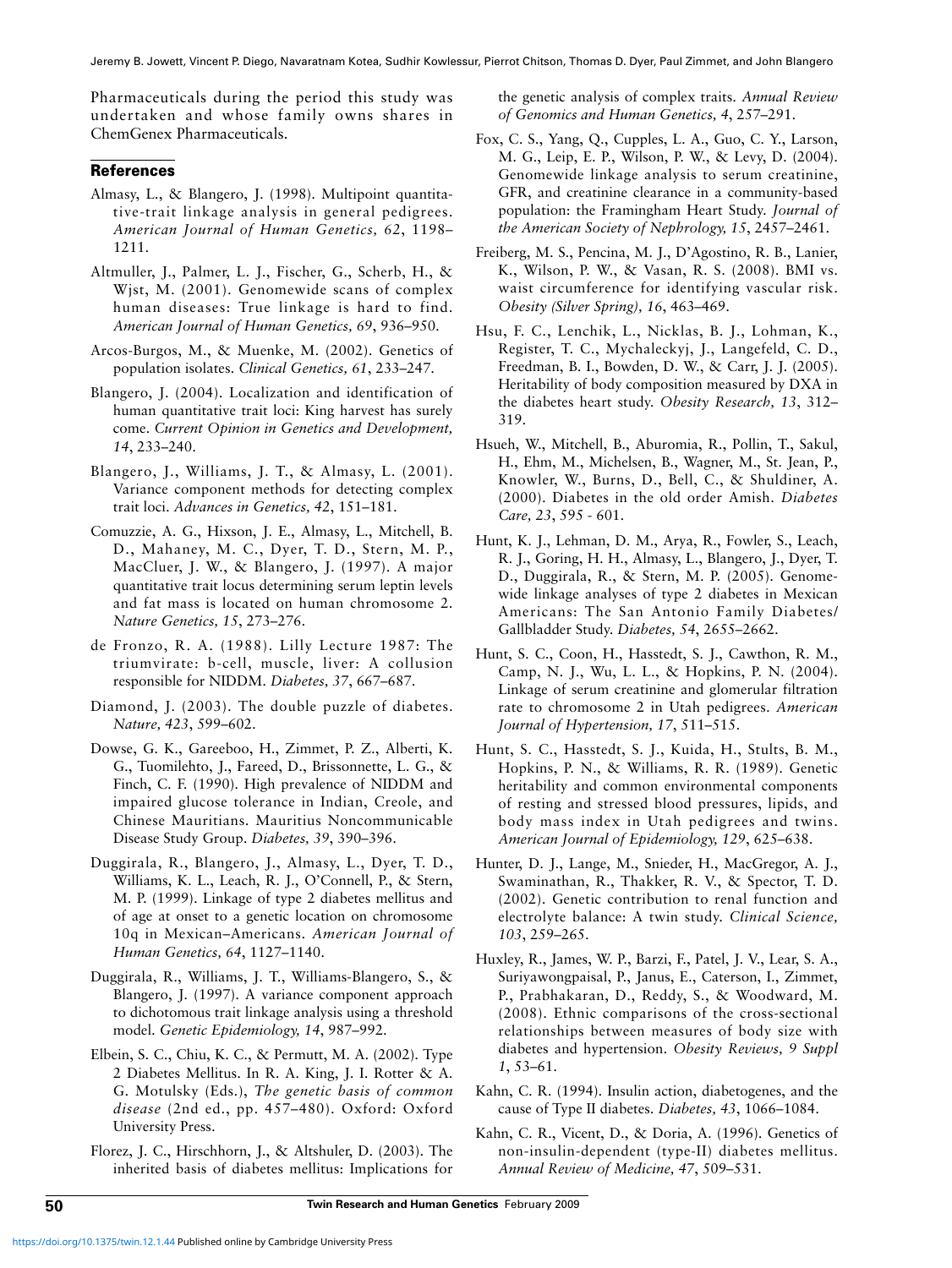- Knuiman, M. W., Divitini, M. L., Welborn, T. A., & Bartholomew, H. C. (1996). Familial correlations, cohabitation effects, and heritability for cardio vascular risk factors. *Annals of Epidemiology, 6*, 188–194.
- Kriska, A. M., Pereira, M. A., Hanson, R. L., de Courten, M. P., Zimmet, P. Z., Alberti, K. G., Chitson, P., Bennett, P. H., Narayan, K. M., & Knowler, W. C. (2001). Association of physical activity and serum insulin concentrations in two populations at high risk for type 2 diabetes but differing by BMI. *Diabetes Care, 24*, 1175–1180.
- Manrakhan, J. (1984). Examination of the slaveryindenture continuum of Mauritius including a scenario that never was. In U. Bissoondoyal & S. B. C. Servansing (Eds.), *Indian Labour Immigration* (pp. 20–72). Moka, Mauritius: Mahatma Ghandhi Institute Press.
- Marita, A. R., Sarkar, J. A., & Rane, S. (2005). Type 2 diabetes in non-obese Indian subjects is associated with reduced leptin levels: Study from Mumbai, Western India. *Molecular and Cellular Biochemistry, 275*, 143–151.
- Mitchell, B. D., Kammerer, C. M., Blangero, J., Mahaney, M. C., Rainwater, D. L., Dyke, B., Hixson, J. E., Henkel, R. D., Sharp, R. M., Comuzzie, A. G., VandeBerg, J. L., Stern, M. P., & MacCluer, J. W. (1996). Genetic and environmental contributions to cardiovascular risk factors in Mexican Americans. The San Antonio Family Heart Study. *Circulation, 94*, 2159–2170.
- Narkiewicz, K., Szczech, R., Winnicki, M., Chrostowska, M., Pawlowski, R., Lysiak-Szydlowska, W., Choe, I., Kato, M., Sivitz, W. I., Krupa-Wojciechowska, B., & Somers, V. K. (1999). Heritability of plasma leptin levels: A twin study. *Journal of Hypertension, 17*, 27– 31.
- Nath, S. D., Voruganti, V. S., Arar, N. H., Thameem, F., Lopez-Alvarenga, J. C., Bauer, R., Blangero, J., MacCluer, J. W., Comuzzie, A. G., & Abboud, H. E. (2007). Genome scan for determinants of serum uric acid variability. *Journal of the American Society of Nephrology, 18*, 3156–3163.
- North, K. E., Howard, B. V., Welty, T. K., Best, L. G., Lee, E. T., Yeh, J. L., Fabsitz, R. R., Roman, M. J., & MacCluer, J. W. (2003). Genetic and environmental contributions to cardiovascular disease risk in American Indians: The strong heart family study. *American Journal of Epidemiology, 157*, 303–314.
- Owen, K. R., & McCarthy, M. I. (2007). Genetics of type 2 diabetes. *Current Opinion in Genetics and Development, 17*, 239–244.
- Peltonen, L., Palotie, A., & Lange, K. (2000). Use of population isolates for mapping complex traits. *Nature Reviews. Genetics, 1*, 182–190.
- Poulsen, P., Kyvik, K. O., Vaag, A., & Beck-Nielsen, H. (1999). Heritability of type II (non-insulin-dependent) diabetes mellitus and abnormal glucose tolerance: A

population-based twin study. *Diabetologia, 42*, 139– 145.

- Rice, T., Perusse, L., Bouchard, C., & Rao, D. C. (1999). Familial aggregation of body mass index and subcutaneous fat measures in the longitudinal Quebec family study. *Genetic Epidemiology, 16*, 316–334.
- Rotimi, C., Luke, A., Li, Z., Compton, J., Bowsher, R., & Cooper, R. (1997). Heritability of plasma leptin in a population sample of African–American families. *Genetic Epidemiology, 14*, 255–263.
- Sakul, H., Pratley, R., Cardon, L., Ravussin, E., Mott, D., & Bogardus, C. (1997). Familiality of physical and metabolic characteristics that predict the development of non-insulin-dependent diabetes mellitus in Pima Indians. *American Journal of Human Genetics, 60*, 651–656.
- Sale, M. M., Freedman, B. I., Hicks, P. J., Williams, A. H., Langefeld, C. D., Gallagher, C. J., Bowden, D. W., & Rich, S. S. (2005). Loci contributing to adult height and body mass index in African–American families ascertained for type 2 diabetes. *Annals of Human Genetics, 69*, 517–527.
- Schousboe, K., Visscher, P. M., Erbas, B., Kyvik, K. O., Hopper, J. L., Henriksen, J. E., Heitmann, B. L., & Sorensen, T. I. (2004). Twin study of genetic and environmental influences on adult body size, shape, and composition. *International Journal of Obesity and Related Metabolic Disorders, 28*, 39–48.
- Selby, J. V., Newman, B., Quesenberry, C. P., Jr., Fabsitz, R. R., Carmelli, D., Meaney, F. J., & Slemenda, C. (1990). Genetic and behavioral influences on body fat distribution. *International Journal of Obesity, 14*, 593–602.
- Sheffield, V. C., Stone, E. M., & Carmi, R. (1998). Use of isolated inbred human populations for identification of disease genes. *Trends in Genetics, 14*, 391–396.
- Sicree, R., Shaw, J., & Zimmet, P. (2006). Diabetes and Impaired Glucose Tolerance. Prevalence and Projections. In D. Gan (Ed.), *Diabetes Atlas* (3rd ed., pp. 16–103). Brussels: International Diabetes Federation.
- Snieder, H., Sawtell, P. A., Ross, L., Walker, J., Spector, T. D., & Leslie, R. D. (2001). HbA(1c) levels are genetically determined even in type 1 diabetes: Evidence from healthy and diabetic twins. *Diabetes, 50*, 2858–2863.
- Soderberg, S., Zimmet, P., Tuomilehto, J., de Courten, M., Dowse, G. K., Chitson, P., Gareeboo, H., Alberti, K. G., & Shaw, J. E. (2005). Increasing prevalence of Type 2 diabetes mellitus in all ethnic groups in Mauritius. *Diabetic Medicine, 22*, 61–68.
- Soderberg, S., Zimmet, P., Tuomilehto, J., de Courten, M., Dowse, G. K., Chitson, P., Stenlund, H., Gareeboo, H., Alberti, K. G., & Shaw, J. (2004). High incidence of type 2 diabetes and increasing conversion rates from impaired fasting glucose and impaired glucose